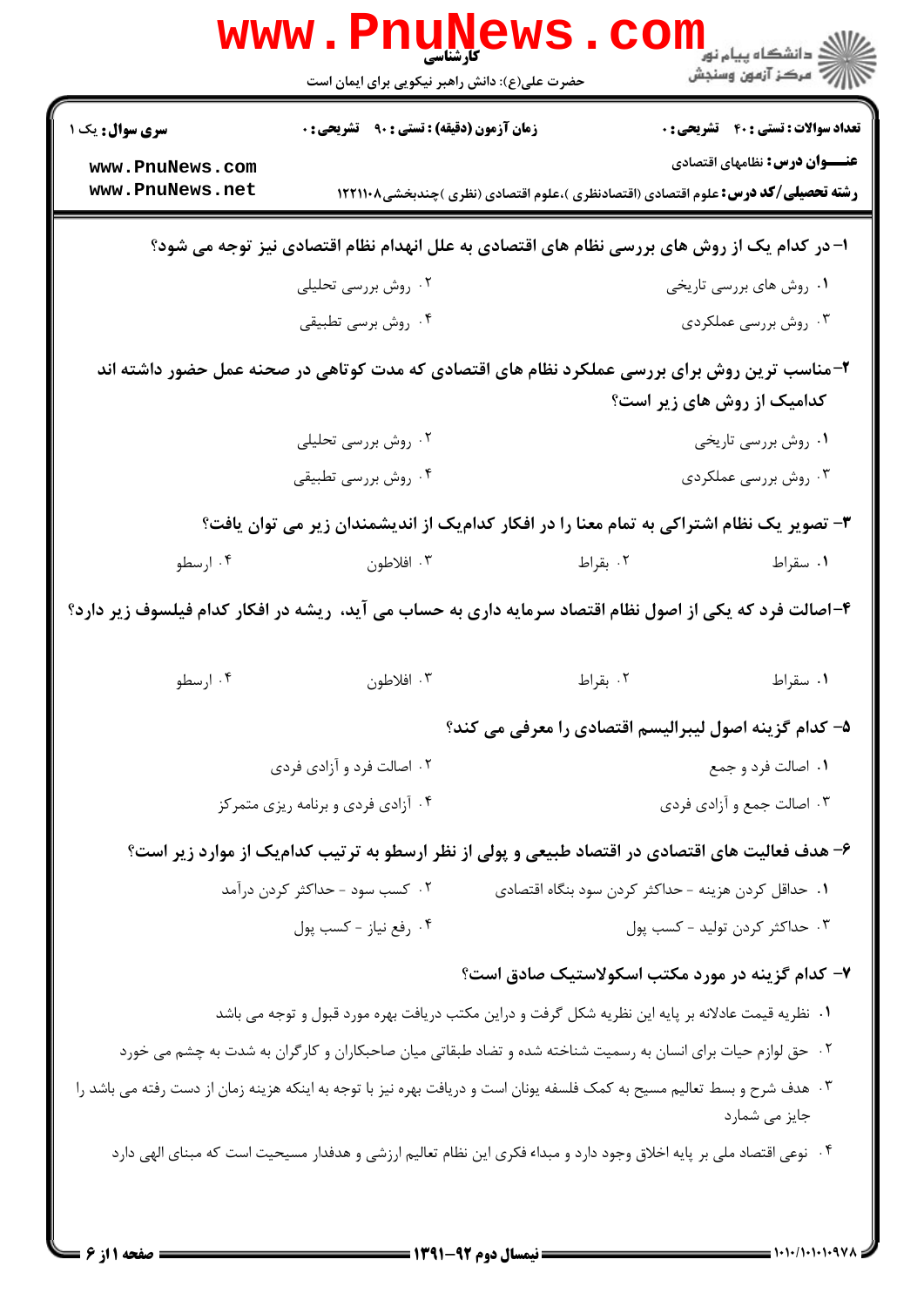|                                                                                                         | www.PnuNews                                                                                           |                  |                                                                                                                                  |
|---------------------------------------------------------------------------------------------------------|-------------------------------------------------------------------------------------------------------|------------------|----------------------------------------------------------------------------------------------------------------------------------|
|                                                                                                         | حضرت علی(ع): دانش راهبر نیکویی برای ایمان است                                                         |                  | د دانشڪاه پيا <sub>م</sub> نور<br><mark>√</mark> مرڪز آزمون وسنڊش                                                                |
| <b>سری سوال : ۱ یک</b>                                                                                  | <b>زمان آزمون (دقیقه) : تستی : ۹۰ قشریحی : 0</b>                                                      |                  | <b>تعداد سوالات : تستی : 40 ٪ تشریحی : 0</b>                                                                                     |
| www.PnuNews.com<br>www.PnuNews.net                                                                      |                                                                                                       |                  | <b>عنـــوان درس:</b> نظامهای اقتصادی<br><b>رشته تحصیلی/کد درس:</b> علوم اقتصادی (اقتصادنظری )،علوم اقتصادی (نظری )چندبخشی۱۲۲۱۱۰۸ |
|                                                                                                         |                                                                                                       |                  | ۸– کدام یک از موارد زیر با اصول مکتب مرکانتلیسم در تعارض است؟                                                                    |
|                                                                                                         |                                                                                                       |                  | ٠١. صادرات مواد خام                                                                                                              |
|                                                                                                         |                                                                                                       |                  | ۰۲ صادرات کالای ساخته شده                                                                                                        |
|                                                                                                         |                                                                                                       |                  | ۰۳ فراهم کردن زمینه برای جذب نیروهای متخصص به داخل کشور                                                                          |
|                                                                                                         |                                                                                                       |                  | ۰۴ این مکتب مجموعه نظریات اقتصادی منسجمی ندارد                                                                                   |
| ۹-بر مبنای این فلسفه اصل خودخواهی پدیده ای ناشی از حقوق طبیعی است، که به بهترین وجه عمومیت دارد و در    |                                                                                                       |                  |                                                                                                                                  |
|                                                                                                         |                                                                                                       |                  | عین حال مصالح عمومی را تامین می کند                                                                                              |
|                                                                                                         | ۰۲ فلسفه اخلاق اسکاتلندی                                                                              |                  | ۰۱ فلسفه دئيسم                                                                                                                   |
|                                                                                                         | ۰۴ فلسفه كالوينيستي                                                                                   |                  | ۰۳ فلسفه روشنگری                                                                                                                 |
|                                                                                                         |                                                                                                       |                  | ۱۰- آدام اسمیت از نظریه ارزش چه نتیجه ای می گیرد؟                                                                                |
|                                                                                                         |                                                                                                       |                  | ۰۱ ارزش مبادله ای را نمی توان از ارزش مصرفی به دست آورد                                                                          |
|                                                                                                         |                                                                                                       |                  | ۰۲ ارزش مصرفی را می توان از ارزش مبادله ای به دست آورد                                                                           |
|                                                                                                         |                                                                                                       |                  | ۰۳ تنها عامل تعیین کننده ارزش مبادله ای در جوامع اولیه زمین و کشاورزی است                                                        |
|                                                                                                         | ۰۴ با ارزش ترین کالاها از نظر ارزش مصرفی، در عین حال با ارزش ترین آن ها از نظر ارزش مبادله ای نیز هست |                  |                                                                                                                                  |
|                                                                                                         |                                                                                                       |                  | 11- دیوید ریکاردو کدامیک از نظریه های آدام اسمیت را می پذیرد؟                                                                    |
| ۰۴ نظريه بحران                                                                                          | ۰۳ نظریه دستمزد                                                                                       | ۰۲ نظريه قيمت    | ۰۱ نظریه ارزش                                                                                                                    |
|                                                                                                         |                                                                                                       |                  | ۱۲- به عقیده کدام یک از اقتصاددانان زیر عرضه تقاضای خود را بوجود می آورد؟                                                        |
| ۰۴ جان استوارت ميل                                                                                      | ۰۳ ژان باتیست سه                                                                                      | ۰۲ دیوید ریکاردو | ۰۱ آدام اسمیت                                                                                                                    |
| ۱۳- در کدام یک از مکاتب زیر کوشش بر این است که نظریات حاصل از روش قیاس مارکس با واقعیت انطباق پیدا کند؟ |                                                                                                       |                  |                                                                                                                                  |
| ۰۴ تجدید نظرطلبی                                                                                        | ۰۳ ليبراليسم                                                                                          | ۰۲ نئومارکسیسم   | ۰۱ سوسیالیسم رقابتی                                                                                                              |
|                                                                                                         |                                                                                                       |                  |                                                                                                                                  |
|                                                                                                         |                                                                                                       |                  |                                                                                                                                  |
|                                                                                                         |                                                                                                       |                  |                                                                                                                                  |
|                                                                                                         |                                                                                                       |                  |                                                                                                                                  |
|                                                                                                         |                                                                                                       |                  |                                                                                                                                  |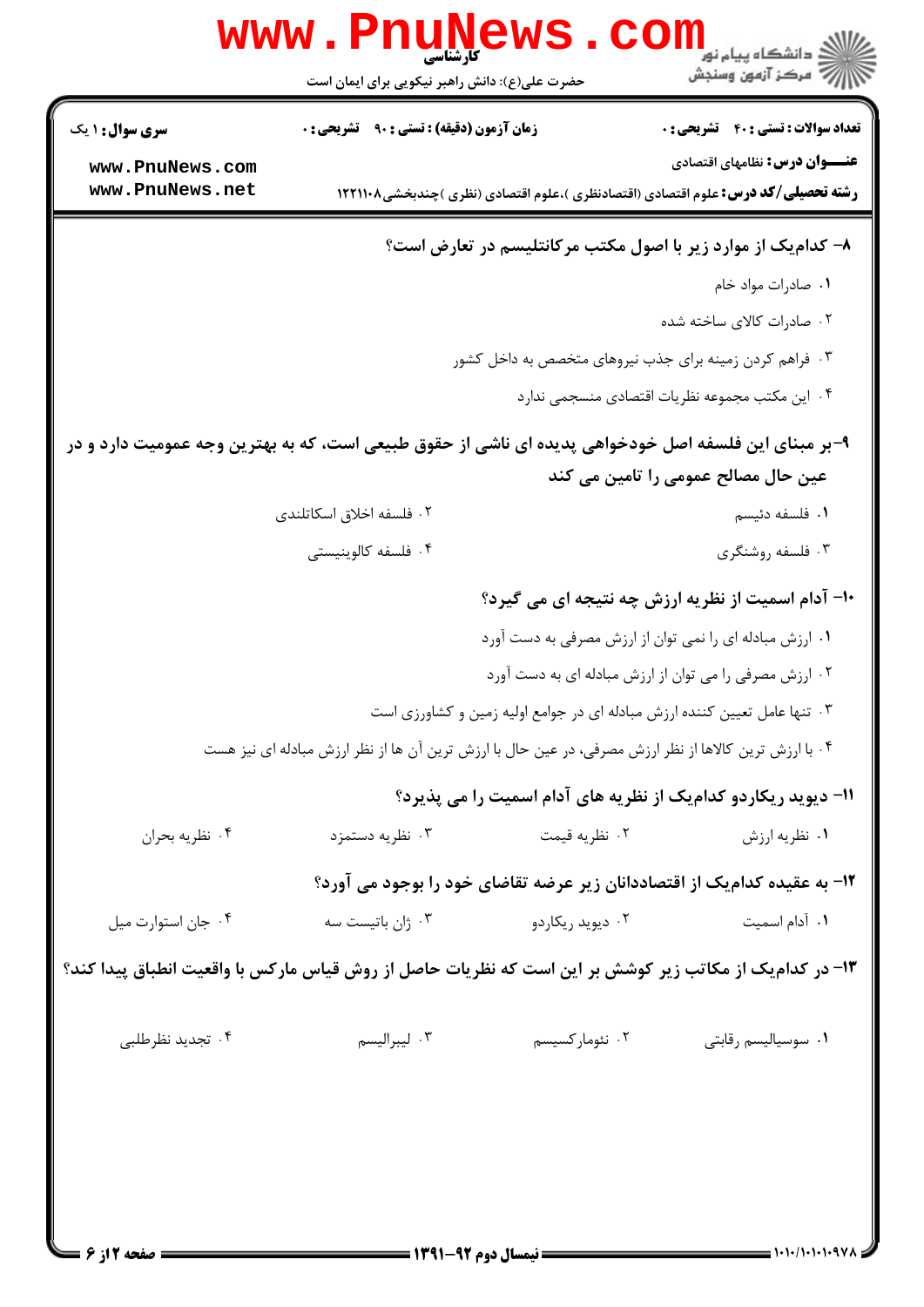|                                                     | <b>WWW . PNUN</b><br><b>کار شناسی</b><br>حضرت علی(ع): دانش راهبر نیکویی برای ایمان است |                                                                  | دانشگاه پیام نور ¶<br>ا <mark>∛</mark> مرکز آزمون وسنجش                                                                          |
|-----------------------------------------------------|----------------------------------------------------------------------------------------|------------------------------------------------------------------|----------------------------------------------------------------------------------------------------------------------------------|
| <b>سری سوال : ۱ یک</b>                              | <b>زمان آزمون (دقیقه) : تستی : ۹۰ قشریحی : 0</b>                                       |                                                                  | <b>تعداد سوالات : تستی : 40 - تشریحی : 0</b>                                                                                     |
| www.PnuNews.com<br>www.PnuNews.net                  |                                                                                        |                                                                  | <b>عنـــوان درس:</b> نظامهای اقتصادی<br><b>رشته تحصیلی/کد درس:</b> علوم اقتصادی (اقتصادنظری )،علوم اقتصادی (نظری )چندبخشی۱۲۲۱۱۰۸ |
|                                                     |                                                                                        |                                                                  | ۱۴- نظام اقتصاد افزارمندی چگونه است؟                                                                                             |
|                                                     |                                                                                        | ۰۱ مرحله ای انتقالی از نظام اقتصاد نیازی به اقتصاد مبادله ای است |                                                                                                                                  |
|                                                     |                                                                                        | ۰۲ مرحله ای انتقالی از اقتصاد مبادله ای به نظام اقتصاد نیازی است |                                                                                                                                  |
|                                                     |                                                                                        | ۰۳ مرحله ای انتقالی از اقتصاد سرمایه داری به اقتصاد صنعتی است    |                                                                                                                                  |
|                                                     |                                                                                        | ۰۴ مرحله ای انتقالی از اقتصاد صنعتی به اقتصاد سرمایه داری است    |                                                                                                                                  |
|                                                     |                                                                                        |                                                                  | ۱۵– کدامیک از موارد زیر نقطه عطف ایجاد نظام اقتصاد سرمایه داری صنعتی است؟                                                        |
|                                                     | ۰۲ استفاده از سرمایه در صنایع بزرگ                                                     |                                                                  | ۰۱ جنگ های صلیبی میان مسلمانان و مسیحیان                                                                                         |
| ۰۴ استفاده از نیروی بخار در تولید به وسیله جیمز وات |                                                                                        |                                                                  | ۰۳ بکاربردن سرمایه در صنایع کوچک اولیه                                                                                           |
|                                                     |                                                                                        |                                                                  | ۱۶– در کدام یک از نظامهای اقتصادی زیر سهم صاحبان عوامل تولید بر اساس مکانیسم بازار معین می شود                                   |
|                                                     | ۰۲ نظام اقتصادی افزار مندی                                                             |                                                                  | ۰۱ نظام برنامه ریزی متمرکز                                                                                                       |
|                                                     | ۰۴ نظام اقتصادي سرمايه داري ليبرال                                                     |                                                                  | ۰۳ نظام اقتصادی ملکی کشاورزی                                                                                                     |
|                                                     |                                                                                        |                                                                  | ۱۷- پس از نظام اقتصاد سرمایه داری لیبرال کدامیک از نظامهای زیر تشکیل شده است؟                                                    |
| ۰۴ افزارمندی شهری                                   | ۰۳ سرمایه داری مقرراتی                                                                 | ۰۲ سرمایه داری تجاری                                             | ۰۱ سرمایه داری صنعتی                                                                                                             |
|                                                     |                                                                                        |                                                                  | ۱۸– اولین کشوری که در فاصله دو جنگ جهانی مداخلات گسترده دولت در فعالیت های اقتصادی را تجربه کرد کدام<br>بود؟                     |
| ۰۴ آمریکا                                           | ۰۳ فرانسه                                                                              | ۰۲ روسیه                                                         | ٠١. بريتانيا                                                                                                                     |
|                                                     |                                                                                        |                                                                  | ۱۹- مالتوس علت ایجاد بحران اقتصادی را در چه می داند؟                                                                             |
|                                                     | ۰۲ سیستم توزیع درآمد                                                                   |                                                                  | ۰۱ نظام سیاسی حاکم                                                                                                               |
| ۰۴ فزونی یافتن تقاضا بر عرضه                        |                                                                                        |                                                                  | ۰۳ رشد بی رویه جمعیت                                                                                                             |
|                                                     |                                                                                        |                                                                  | ۲۰- کدامیک از وظایف پول در نظریه تعادل سرمایه داری لیبرال مد نظر قرار گرفته است؟                                                 |
|                                                     | ۰۲ ذخیره ارزش                                                                          |                                                                  | ۰۱ وسیله مبادله                                                                                                                  |
|                                                     | ۰۴ وظایف مبادله و محاسبه                                                               |                                                                  | ۰۳ وسیله محاسبه                                                                                                                  |
|                                                     |                                                                                        |                                                                  | <b>۲۱</b> - کتاب نظریه عمومی اشتغال بهره و پول از کیست؟                                                                          |
| ۰۴ مارشال                                           | ۰۳ کینز                                                                                | ۰۲ ارسطو                                                         | ۰۱ ریکاردو                                                                                                                       |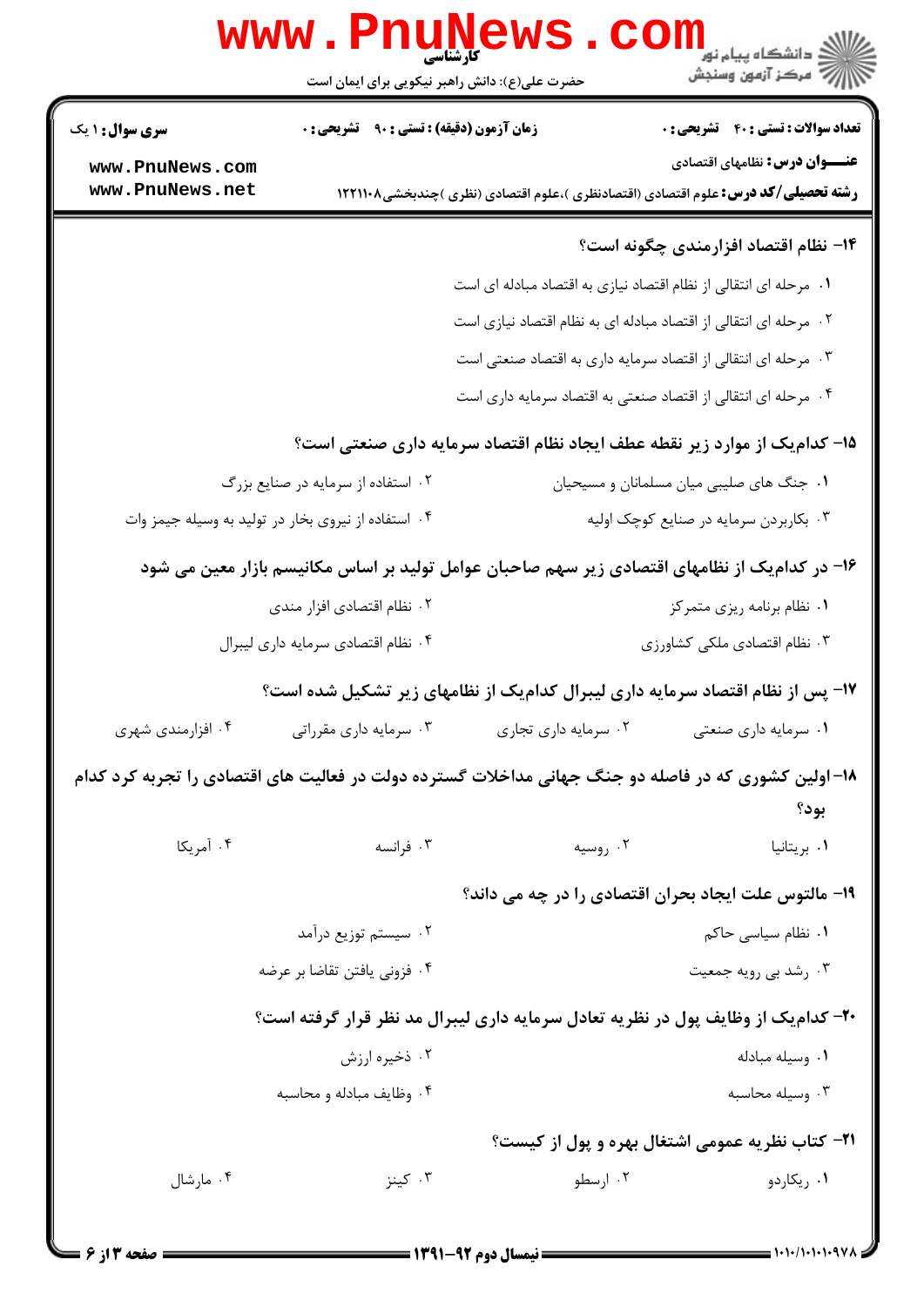|                                                                                                               | WWW.PILLING<br>حضرت علی(ع): دانش راهبر نیکویی برای ایمان است                            |                                                                                                           | دانشگاه پیام نور<br>ا∰ مرکز آزمون وسنجش                                                                                                                                                                                                                                                                                                                                                                               |
|---------------------------------------------------------------------------------------------------------------|-----------------------------------------------------------------------------------------|-----------------------------------------------------------------------------------------------------------|-----------------------------------------------------------------------------------------------------------------------------------------------------------------------------------------------------------------------------------------------------------------------------------------------------------------------------------------------------------------------------------------------------------------------|
| <b>سری سوال : ۱ یک</b>                                                                                        | زمان آزمون (دقیقه) : تستی : ۹۰٪ تشریحی : ۰                                              |                                                                                                           | <b>تعداد سوالات : تستی : 40 - تشریحی : 0</b>                                                                                                                                                                                                                                                                                                                                                                          |
| www.PnuNews.com<br>www.PnuNews.net                                                                            |                                                                                         | <b>رشته تحصیلی/کد درس:</b> علوم اقتصادی (اقتصادنظری )،علوم اقتصادی (نظری )چندبخشی۱۲۲۱۱۰۸                  | <b>عنـــوان درس:</b> نظامهای اقتصادی                                                                                                                                                                                                                                                                                                                                                                                  |
|                                                                                                               |                                                                                         |                                                                                                           |                                                                                                                                                                                                                                                                                                                                                                                                                       |
|                                                                                                               |                                                                                         | ۲۲- تجدید نظرها و تعدیل ها در اصول نظام اقتصاد سرمایه داری ناشی چه چیزی بوده است؟                         |                                                                                                                                                                                                                                                                                                                                                                                                                       |
|                                                                                                               |                                                                                         | ۰۱ تغییر نگرش و بینش نسبت به مبانی فکری و فلسفی                                                           |                                                                                                                                                                                                                                                                                                                                                                                                                       |
|                                                                                                               | ۰۲ مداخله دولت در زمینه تعیین حداقل دستمزد و نظارت بر قیمت ها<br>۰۳ محدودیت مالکیت فردی |                                                                                                           |                                                                                                                                                                                                                                                                                                                                                                                                                       |
|                                                                                                               |                                                                                         |                                                                                                           | ۰۴ اجبار و فشار های اجتماعی                                                                                                                                                                                                                                                                                                                                                                                           |
|                                                                                                               |                                                                                         |                                                                                                           |                                                                                                                                                                                                                                                                                                                                                                                                                       |
|                                                                                                               |                                                                                         | ۲۳– کدام یک از اقتصاددانان زیر معتقد است که فرایند ایجاد تعادل بر مبنای مکانیسم بازار مستلزم زمانی طولانی | است و این رویه ای موجه نیست؟                                                                                                                                                                                                                                                                                                                                                                                          |
| ۰۴ كندراتيف                                                                                                   | ۰۳ ژوگلار                                                                               |                                                                                                           | ۰۱ کینز میست اسمیت                                                                                                                                                                                                                                                                                                                                                                                                    |
|                                                                                                               |                                                                                         | ۲۴-گروینر در کتاب فرجام سرمایه داری خطر فروریزی نظام اقتصاد سرمایه داری را در چه می داند؟                 |                                                                                                                                                                                                                                                                                                                                                                                                                       |
|                                                                                                               | ۰۲ توزیع نامتناسب درآمد                                                                 |                                                                                                           | ۰۱ کاهش بی رویه دستمزد                                                                                                                                                                                                                                                                                                                                                                                                |
|                                                                                                               | ۰۴ افزایش بیکاری و کاهش تولید                                                           |                                                                                                           | ۰۳ افزايش قيمت ها                                                                                                                                                                                                                                                                                                                                                                                                     |
| ۲۵–کدام یک از اقتصاددانان زیر معتقد است که عدالت اجتماعی در رابطه با جامعه ای از افراد آزاد هیچ مفهومی ندارد. |                                                                                         |                                                                                                           |                                                                                                                                                                                                                                                                                                                                                                                                                       |
| ۰۴ تارو                                                                                                       | ۰۳ گرو ينر                                                                              | ۰۲ هایک                                                                                                   | ٠١ مارشال                                                                                                                                                                                                                                                                                                                                                                                                             |
|                                                                                                               |                                                                                         | ۲۶- بر اساس نظریه مارکسیسم ریشه های نابرابری اقتصادی در چیست؟                                             |                                                                                                                                                                                                                                                                                                                                                                                                                       |
| ۰۲ درآمد بدون کار حاصل از مالکیت فردی بر ابزار تولید                                                          |                                                                                         | ۰۱ اصالت دادن به کار و نفی اهمیت سرمایه در فرایند تولید                                                   |                                                                                                                                                                                                                                                                                                                                                                                                                       |
|                                                                                                               | ۰۴ اصالت جمع و ملي كردن ثروت هاي طبيعي                                                  |                                                                                                           | ۰۳ مالکیت جمعی بر ابزار تولید و اصالت جمع                                                                                                                                                                                                                                                                                                                                                                             |
|                                                                                                               |                                                                                         | ۲۷-در کدامیک از مراحل شکل گیری نظام اقتصاد سوسیالیستی مالکیت خصوصی بر کارخانه ها و موسسات تولیدی          |                                                                                                                                                                                                                                                                                                                                                                                                                       |
|                                                                                                               |                                                                                         |                                                                                                           | به مالکیت دولت یا عمومی در آمد؟                                                                                                                                                                                                                                                                                                                                                                                       |
|                                                                                                               | ۰۲ مرحله سیاست نوین اقتصادی                                                             |                                                                                                           | ۰۱ مرحله کمونیسم یکپارچه                                                                                                                                                                                                                                                                                                                                                                                              |
|                                                                                                               | ۰۴ مرحله ليبرمانيسم                                                                     |                                                                                                           | ۰۳ مرحله اجرای طرح های عمرانی                                                                                                                                                                                                                                                                                                                                                                                         |
|                                                                                                               |                                                                                         | ۲۸– اقدامات کدام رهبر اتحاد شوروی را به عنوان انقلاب دوم یاد می کنند؟                                     |                                                                                                                                                                                                                                                                                                                                                                                                                       |
| ۰۴ استالین                                                                                                    |                                                                                         | ۲. خروشچف هستان با تنین                                                                                   | ۰۱ برژنف                                                                                                                                                                                                                                                                                                                                                                                                              |
|                                                                                                               |                                                                                         | ۲۹- سازمان اقتصادی شوروی سابق در دوران سال های بین ۱۹۲۸ الی ۱۹۶۴ چه نام داشت؟                             |                                                                                                                                                                                                                                                                                                                                                                                                                       |
| ۰۴ سوفخور                                                                                                     | سونارخوز $\cdot$ ۳ $\cdot$                                                              | ۰۲ کلخوزی                                                                                                 | ۰۱ گوسپلان                                                                                                                                                                                                                                                                                                                                                                                                            |
| <b>= صفحه 4 از 6 =</b>                                                                                        |                                                                                         |                                                                                                           | $\frac{1}{1-\frac{1}{1-\frac{1}{1-\frac{1}{1-\frac{1}{1-\frac{1}{1-\frac{1}{1-\frac{1}{1-\frac{1}{1-\frac{1}{1-\frac{1}{1-\frac{1}{1-\frac{1}{1-\frac{1}{1-\frac{1}{1-\frac{1}{1-\frac{1}{1-\frac{1}{1-\frac{1}{1-\frac{1}{1-\frac{1}{1-\frac{1}{1-\frac{1}{1-\frac{1}{1-\frac{1}{1-\frac{1}{1-\frac{1}{1-\frac{1}{1-\frac{1}{1-\frac{1}{1-\frac{1}{1-\frac{1}{1-\frac{1}{1-\frac{1}{1-\frac{1}{1-\frac{1}{1-\frac{1$ |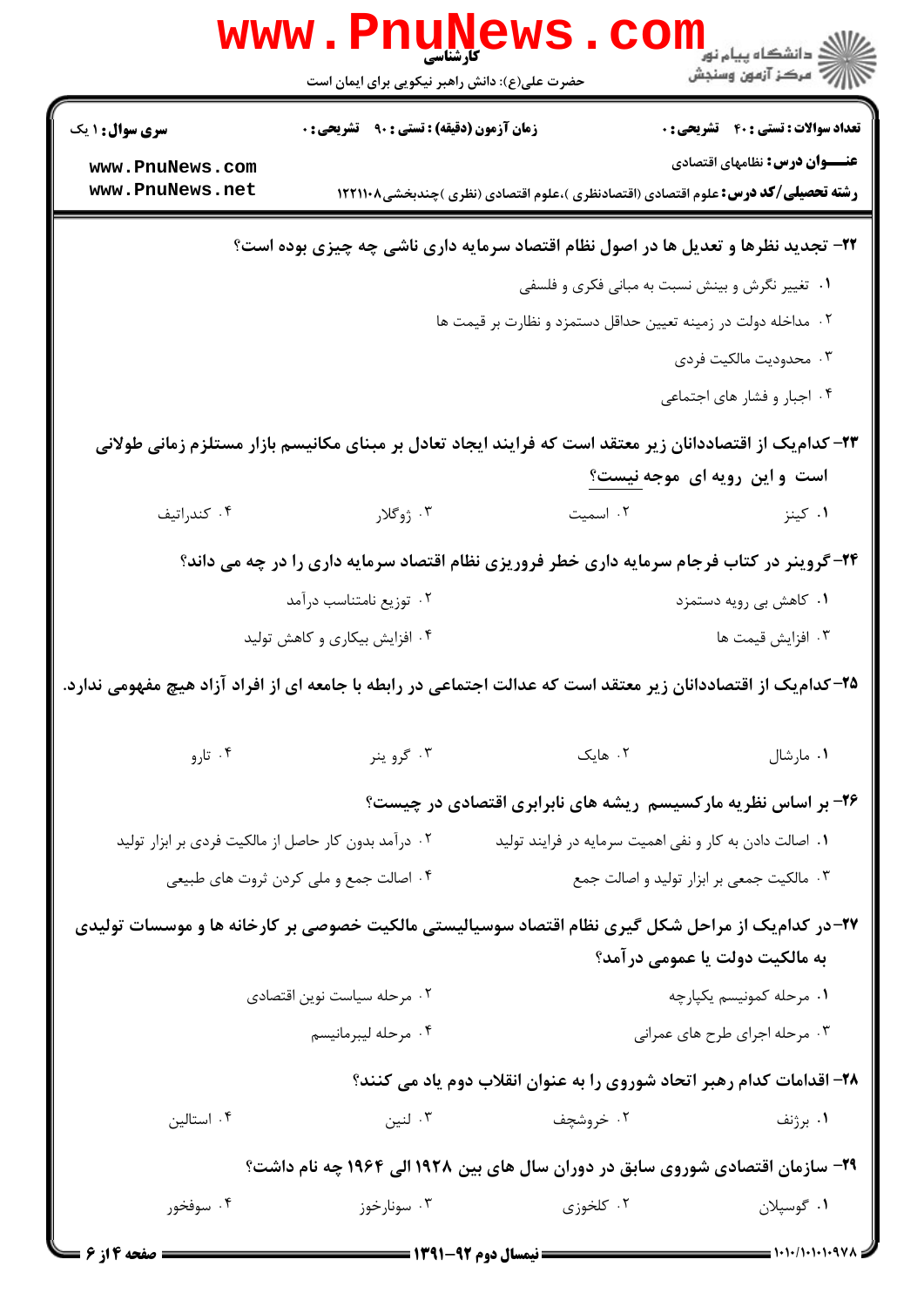|                                                        | کار شناسی<br>حضرت علی(ع): دانش راهبر نیکویی برای ایمان است                                             |                                                                                          | ڪ دانشڪاه پيام نور<br><mark>∕</mark> 7 مرڪز آزمون وسنڊش |
|--------------------------------------------------------|--------------------------------------------------------------------------------------------------------|------------------------------------------------------------------------------------------|---------------------------------------------------------|
| <b>سری سوال : ۱ یک</b>                                 | زمان آزمون (دقیقه) : تستی : ۹۰٪ تشریحی : ۰                                                             |                                                                                          | <b>تعداد سوالات : تستی : 40 - تشریحی : 0</b>            |
| www.PnuNews.com<br>www.PnuNews.net                     |                                                                                                        |                                                                                          | <b>عنـــوان درس:</b> نظامهای اقتصادی                    |
|                                                        |                                                                                                        | <b>رشته تحصیلی/کد درس:</b> علوم اقتصادی (اقتصادنظری )،علوم اقتصادی (نظری )چندبخشی۱۲۲۱۱۰۸ |                                                         |
|                                                        |                                                                                                        | ۳۰- هدف از اجرای طرح لیبرمن در دوران زمامداری خروشچف چه بود؟                             |                                                         |
|                                                        |                                                                                                        | ۰۱ مقابله با عدم امکان توسعه صنایع سنگین با انگیزه شخصی                                  |                                                         |
| ۰۲ برقراری ارتباط میان کارکنان موسسات و افزایش سودآوری |                                                                                                        |                                                                                          |                                                         |
| ۰۳ حفظ نظام برنامه ریزی با ایجاد حداکثرکارایی          |                                                                                                        |                                                                                          |                                                         |
|                                                        |                                                                                                        | ۰۴ سست شدن اقتدار حزب و قدرت یافتن مدیران بنگاهها                                        |                                                         |
|                                                        | ۳۱– در کدام یک از مراحل تحول نظام اقتصاد سوسیالیستی در یوگسلاوی سابق از اختیارات شوراهای کارگری        |                                                                                          |                                                         |
|                                                        | مخصوصا در مورد تعیین قیمت و دستمزد کاسته شد و مقررات جدیدی در مورد ثبات اقتصادی و حفظ ارزش پول         |                                                                                          |                                                         |
|                                                        |                                                                                                        |                                                                                          | وضع گرديد؟                                              |
|                                                        | ۰۲ مرحله خودگردانی                                                                                     |                                                                                          | ۰۱ مرحله رفرم اقتصادي                                   |
|                                                        | ۰۴ مرحله رشد خودمختار                                                                                  |                                                                                          | ۰۳ مرحله برنامه ریزی متمرکز                             |
|                                                        | ۳۲- گورباچف کدام یک از موارد زیر را از جمله دلایل ناکارایی نظام سوسویالیستی مستقر در شوروی ذکر می کند؟ |                                                                                          |                                                         |
|                                                        |                                                                                                        | ۰۱ نقش واجد اهمیت مصرف کننده در تعیین قیمت کالاها و خدمات در شوروی                       |                                                         |
|                                                        |                                                                                                        | ۰۲ تمرکز شدید در نظام برنامه ریزی اقتصادی اتحاد شوروی                                    |                                                         |
|                                                        | ۰۳ مالکیت های فردی خرد که در تقابل با سیستم اقتصادی فعالیت می کردند                                    |                                                                                          |                                                         |
|                                                        |                                                                                                        | ۰۴ نفوذ گسترده بنگاه های چند ملیتی غربی در اقتصاد اتحاد شوروی                            |                                                         |
|                                                        | ۳۳- در کدام یک از اقتصادهای زیرمیزان دخالت و برنامه ریزی اقتصادی توسط دولت گسترده تر است؟              |                                                                                          |                                                         |
| ۰۴ فرانسه                                              | ۰۳ ژاپن                                                                                                | ۰۲ آمریکا                                                                                | ۰۱ آلمان                                                |
|                                                        |                                                                                                        |                                                                                          |                                                         |
|                                                        |                                                                                                        | ۳۴- روش کشف اصول نظام اقتصاد اسلام کدام است؟                                             |                                                         |
|                                                        | ۰۲ از بررسی احکام و رژیم اقتصادی اسلام                                                                 | ۰۱ از مطالعه قوانین اقتصادی در کشورهای اسلامی                                            |                                                         |
| ۰۴ دستیابی به اصول ناب نظام اقتصادی اسلام میسر نیست    |                                                                                                        | ۰۳ با مطالعه تطبیقی در اندیشه حکمای اسلامی                                               |                                                         |
|                                                        |                                                                                                        | ۳۵– کدام یک از موارد زیر از اصول نظام اقتصادی اسلام نیست؟                                |                                                         |
|                                                        | ۰۲ عدم مداخله دولت                                                                                     |                                                                                          | ٠١. آزادي اقتصادي در كادر محدود                         |
|                                                        | ۰۴ عدالت اجتماعی                                                                                       |                                                                                          | ٠٣ مالكيت مختلط                                         |
|                                                        |                                                                                                        |                                                                                          |                                                         |
|                                                        |                                                                                                        |                                                                                          |                                                         |